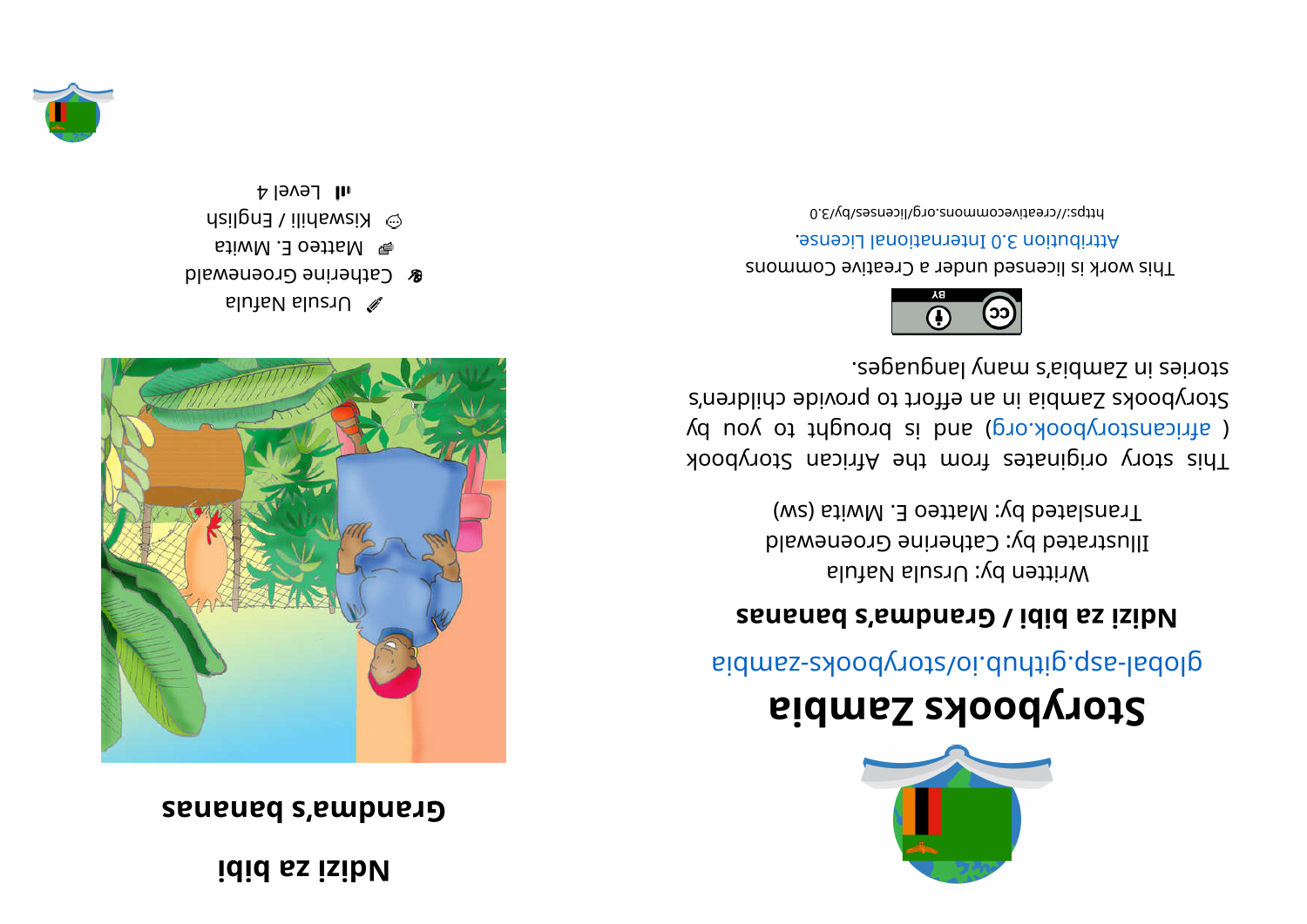



Bibi alikuwa na bustani nzuri iliyojaa mtama, ulezi na mihogo. Lakini kati ya mazao yote, alipenda zaidi ndizi. Japo bibi alikuwa na wajukuu wengi, nilikuja kubaini kuwa alikuwa ananipenda mimi zaidi ya wote. Mara nyingi alikuwa akinialika nyumbani kwake. Pia alikuwa ananiambia siri ndogo ndogo. Lakini kulikuwa na siri moja ambayo hakunishirikisha: alipokuwa anavundika ndizi.

Grandma's garden was wonderful, full of sorghum, millet, and cassava. But best of all were the bananas. Although Grandma had many grandchildren, I secretly knew that I was her favourite. She invited me often to her house. She also told me little secrets. But there was one secret she did not share with me: where she ripened bananas.

• • •

Jioni ile niliitwa na mama, baba na bibi. Nilijua kwanini. Usiku ule nilipokwenda kulala, nilijua siwezi kuiba tena. Siwezi kumwibia bibi, wazazi wangu na mtu yeyote yule.

• • •

Later that evening I was called by my mother and father, and Grandma. I knew why. That night as I lay down to sleep, I knew I could never steal again, not from grandma, not from my parents, and certainly not from anyone else.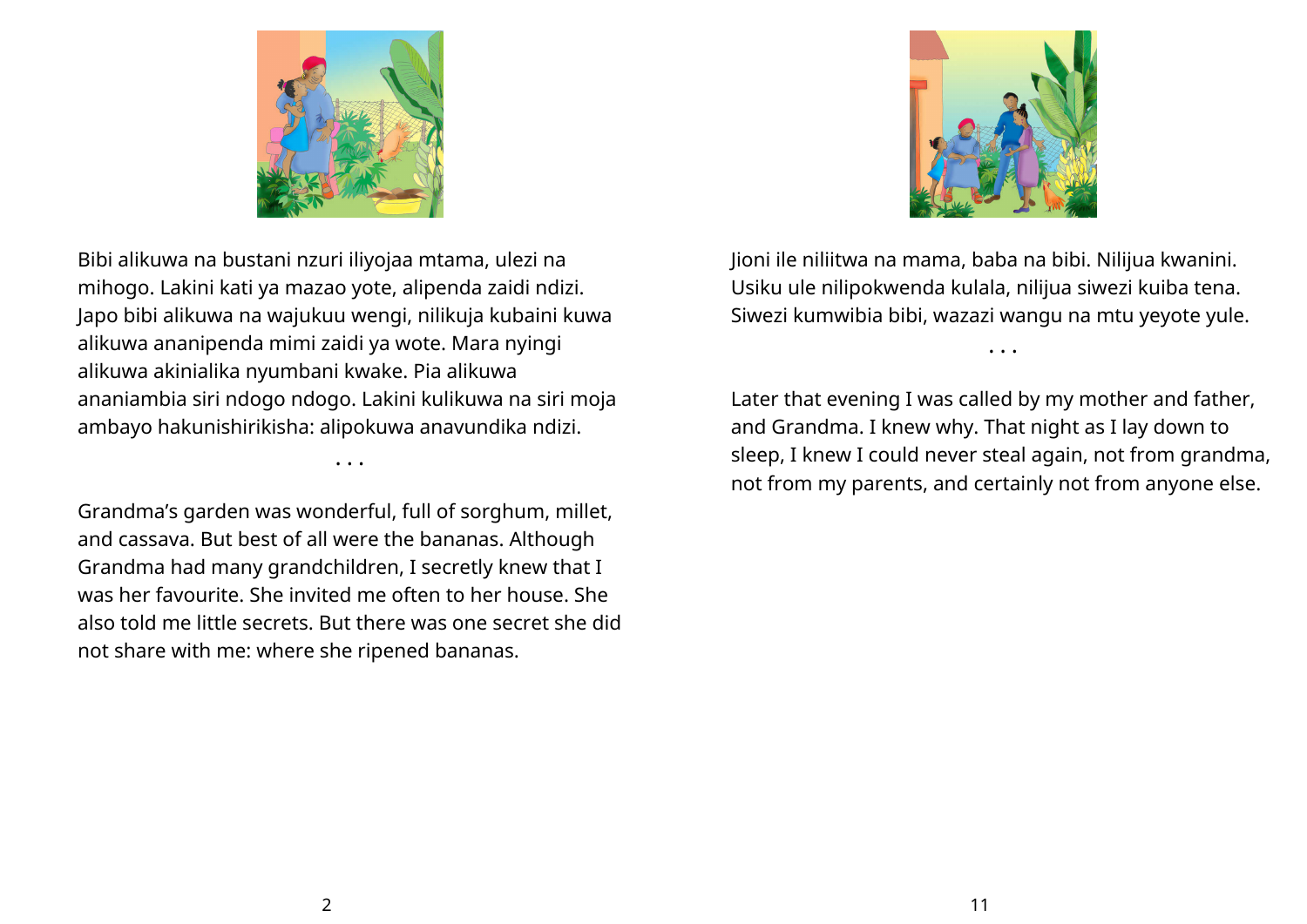

Ila sikuweza kumkwepa kwa muda mrefu. eimilisamu sbnew skarst sn swuyis ovid uxic .inoilup. sanał opodim sn uvidm isibn słelegons swuH .sns siku iliyofuati ilikuwa siku ya gulio. Bibi aliamka asubuhi

not avoid her for long. the market. I did not hurry to visit her that day. But I could to llez of avaszas bna zananad eqin xoot zyawla ed2 .yhae The following day was market day. Grandma woke up

".e9vsəl ɔipɕm ɣm əาɕ ɣənT leaves for, Grandma?" I asked. The only answer I got was, turned from time to time. I was curious. "What are the basket, there were several banana leaves that Grandma answer I got was, "It's my magic basket." Next to the Grandma's house. When I asked what it was for, the only One day I saw a big straw basket placed in the sun outside

spankn: "Bibi, hayo majani ni ya nini?" niliuliza. Jibu pekee an swtsqiliV .sasm slix ssuegsvixs swuxils idid ovedma

".udsisam sv upnsv insism iV" awuxilil stagolilin

isibn sy insism sn swuxilux elil spnet swm inedmed

".udsissm sl upnsl spnet in oliH", swuxilil stsqolilin

nyunba ya bibi. Nilipouliza lilikuwa la nini, jibu pekee

sv sin insuj swalinsemil swdux spnet snoilin sjom uxic

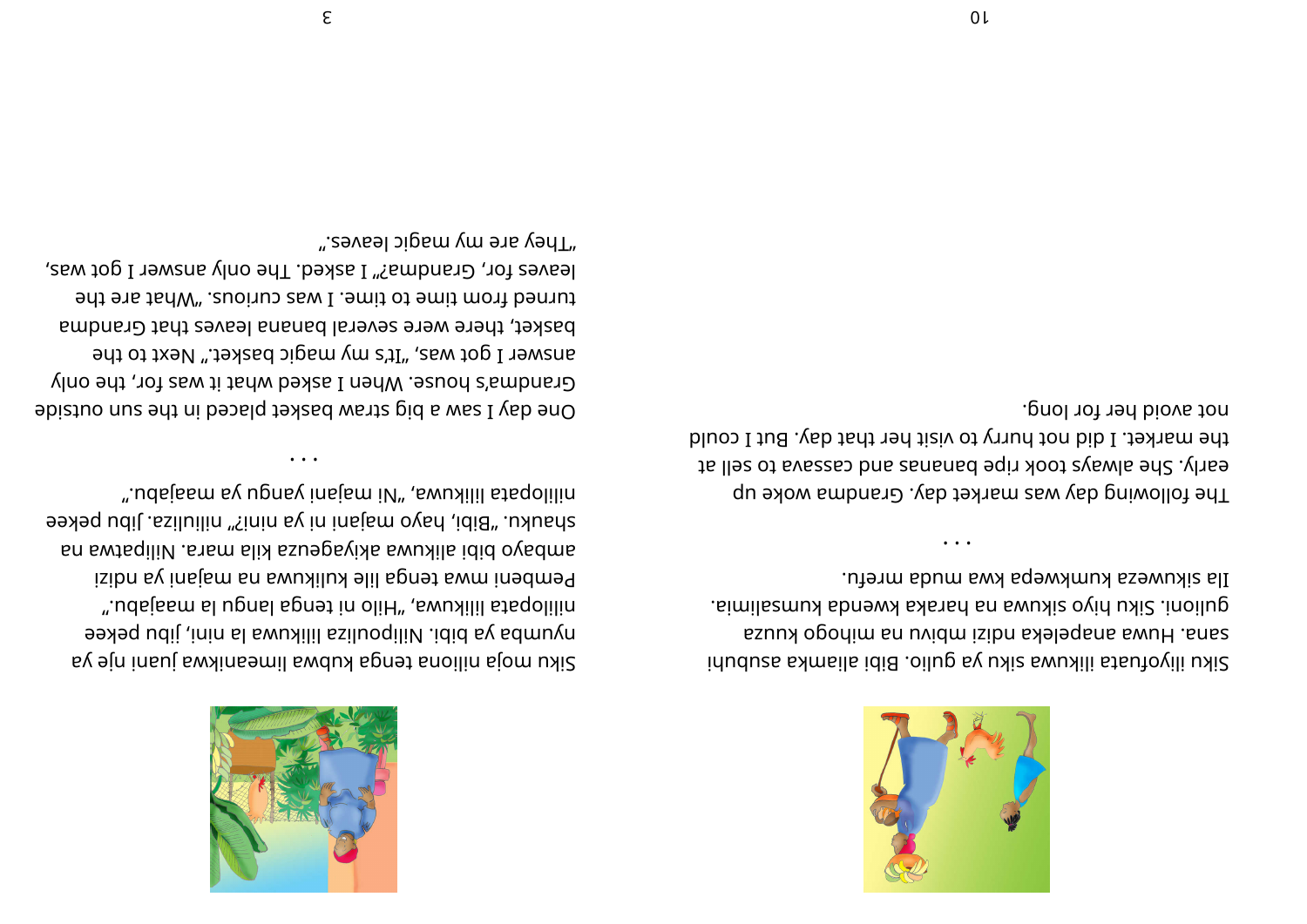

Nilikuwa na shauku kubwa kumwangalia bibi, ndizi, majani ya ndizi na tenga kubwa. Lakini bibi alinituma kwenda kwa mama. "Bibi, tafadhali naomba nitazame unavyoandaa…" "Usiwe msumbufu, fanya ulichoambiwa," alisisitiza. Nikaondoka nikikimbia.

• • •

It was so interesting watching Grandma, the bananas, the banana leaves and the big straw basket. But Grandma sent me off to my mother on an errand. "Grandma, please, let me watch as you prepare…" "Don't be stubborn, child, do as you are told," she insisted. I took off running.



Siku iliyofuata, bibi alipokuwa bustanini akichuma mboga, nikanyemelea ndani kuchungulia ndizi. Karibu zote zilikuwa zimeiva. Nikashindwa kujizuia nikachukua kichane cha ndizi nne. Nilipokuwa nanyata kuelekea mlangoni, nikamsikia bibi akikohoa nje. Nilifanikiwa kuzificha ndizi ndani ya nguo yangu na tukapishana bila ya kugundua.

• • •

The following day, when grandma was in the garden picking vegetables, I sneaked in and peered at the bananas. Nearly all were ripe. I couldn't help taking a bunch of four. As I tiptoed towards the door, I heard grandma coughing outside. I just managed to hide the bananas under my dress and walked past her.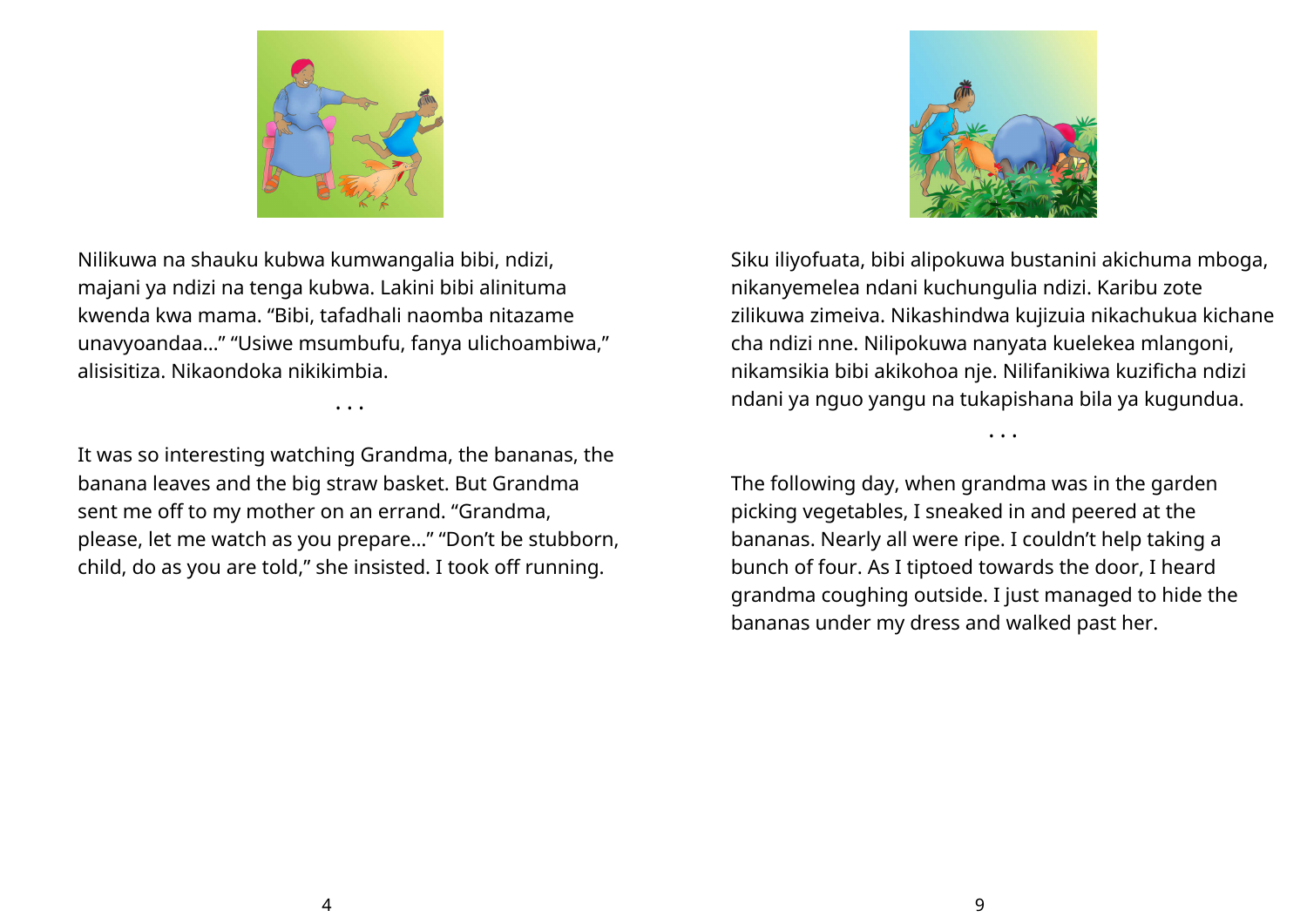

siku iliyofuata bibi ailoyda kumtembelea mama yangu, nikakimbilia nyumbani kwake kuangalia naip maizi tena. isibn aukhchaki Aviozilis isibn ayv ənahəiy an awukil uK aki unja baki nuf uk adaa Adaab. ugna ya kufunika akar ahakar ah an ab muyn ay <sup>a</sup> muyn adneaki n, anet agnet . e w may lake is opported way izibu in a wukili . alis kin

• • •

The following day when grand as may be needed. mother, I rushed to her house to check the bananas once more. There was a bunch of very ripe ones. I picked one and hid it in my dress. After covering the basket again, I went behind the house and quickly ate it. It was the sweetest banana I had ever tasted.



agnet an <sup>a</sup> wukukah ali , ej n aake ma <sup>a</sup> wukil ai bi b,i dur opili N " ... an, iq bw oxis isibn elis, iq aw oxil agnet, idi B". .isibn al a wa a wa bi a wa a wa wa a wa a wa wa ku al oənə əynəm oqiz", awukilil ataqolilin əəxəq udil . adziti ki sani swukilI ". udsjasm

• • •

when I returned, Grandna was sitting outside but with si en ehther die pasket nor the bananas." Sanana, where is the basket, where are all the bananas, and where..." But the only answer I got was, "They are in my magic place." It ¡buiquioddesip os sem

5